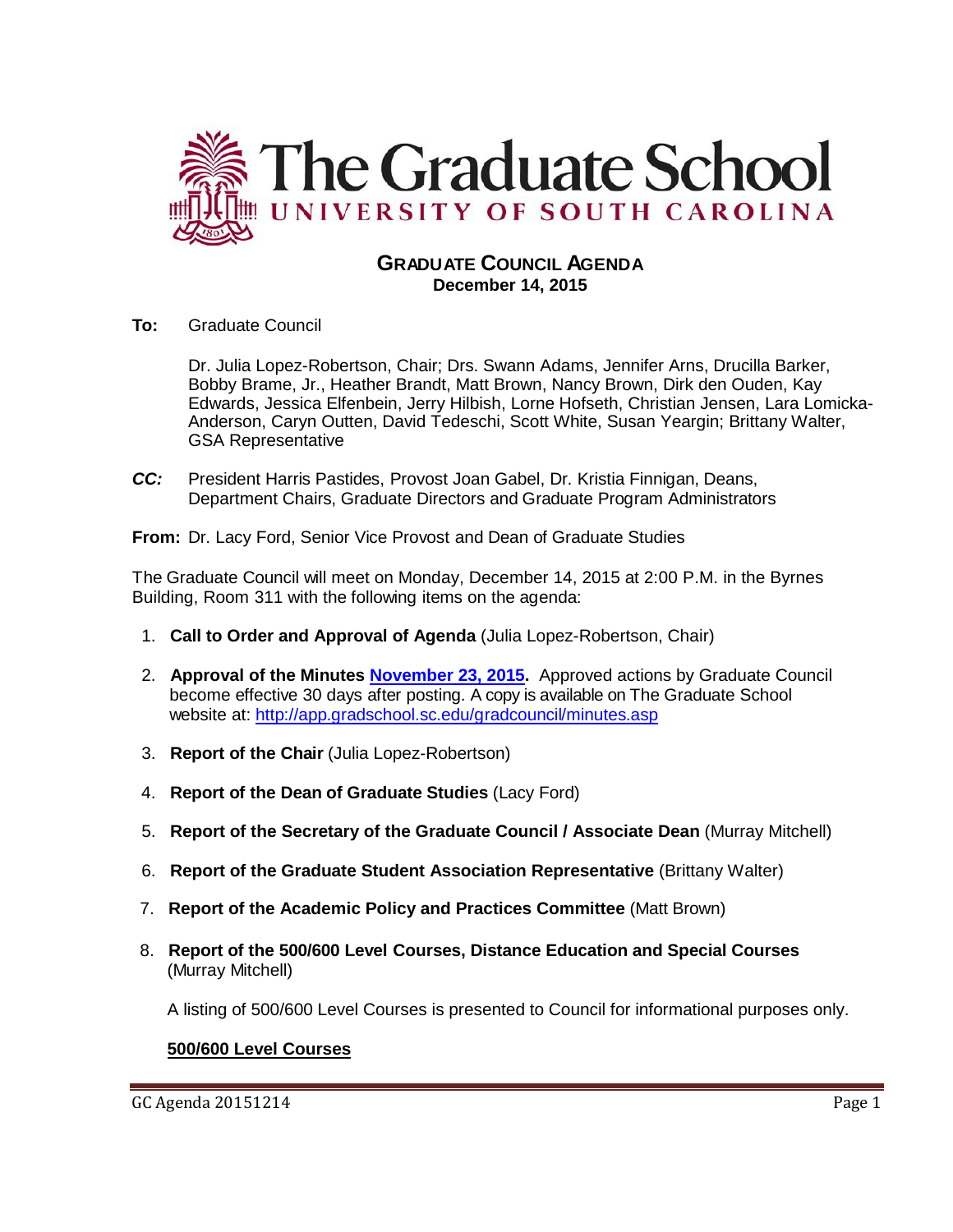None

## **Distance Education Delivery**

None

## **Special Topics Courses**

MATH 778 Spectral Graph Theory (3), Spring 2016 PSYC 841 Adult Cognitive Behavior Therapy (1), Spring 2016 PSYC 888 Psychology of Language (3), Spring 2016

## 9. **Associate Graduate Faculty Nominations** (Murray Mitchell)

None

## 10. **Fellowships and Scholarships Committee** (Heather Brandt)

## 11. **Report of Science, Math, and Related Professional Programs Committee** (David Tedeschi)

Below is a list of proposals reviewed by the Committee. Each curricular action can be viewed at this Public Agenda review site: [https://www.sc.edu/programproposal/gradagenda/?id=11.](https://www.sc.edu/programproposal/gradagenda/?id=11)

At this Public Agenda link, the individual proposals are not live-linked, but agenda items are listed in alphabetical order. To view the full proposals, GC members and Committee Chairs still need to go to the Committee Review site, and filter for "Committees", then for the "Committee" called "Added to Grad Council agenda."

- CIVE Academic Certificate Railway Engineering, Engineering & Computing, New Certificate Program
- COMD 727, Public Health, New Course
- ECIV 784 Dynamic Analysis of Railway Systems, Engineering & Computing, New Course
- ELCT M.S. Electrical Engineering, Engineering & Computing, Change program degree requirements/bulletin language
- ELCT M.E. Electrical Engineering, Engineering & Computing, Change program degree requirements/bulletin language
- EPBO PhD In Biostatistics, Public Health, Change program degree requirements, electives and bulletin language
- NURS 738 Financing of Health Care, Nursing, Grading System Change and DED delivery
- NURS 740 Facilitative Processes in Nursing Administration, Nursing, Grading System Change and DED delivery
- NURS 741 Coordinating Processes in Nursing Administration, Nursing, Grading System Change and DED delivery
- PHYS Physics, PhD, Arts and Sciences, Change program degree requirements/bulletin language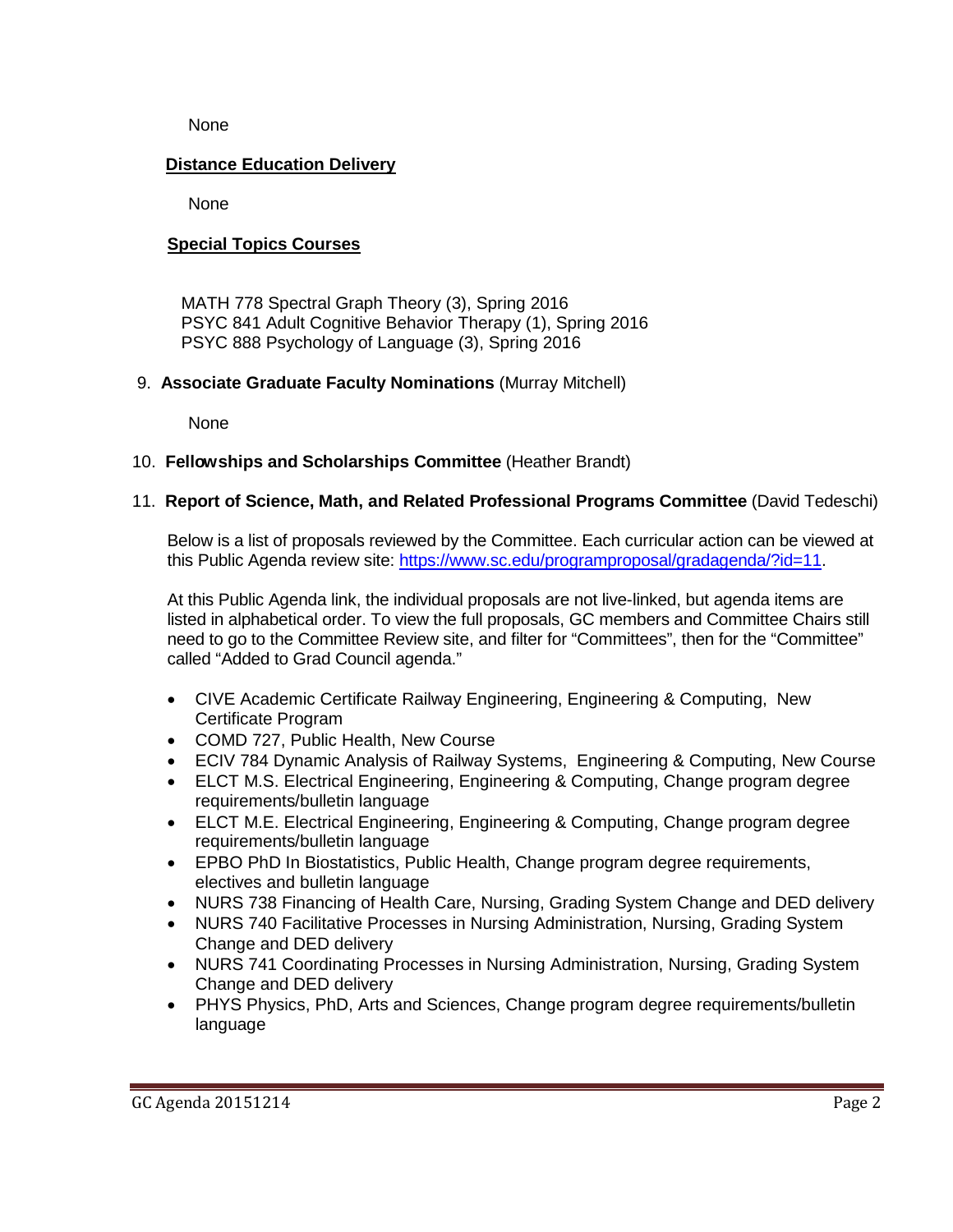#### 12. **Report of the Humanities, Social Sciences, Education, and Related Professional Programs Committee** (Drucilla Barker)

Below is a list of proposals reviewed by the Committee. Each curricular action can be viewed at this Public Agenda review site: [https://www.sc.edu/programproposal/gradagenda/?id=11.](https://www.sc.edu/programproposal/gradagenda/?id=11)

At this Public Agenda link, the individual proposals are not live-linked, but agenda items are listed in alphabetical order. To view the full proposals, GC members and Committee Chairs still need to go to the Committee Review site, and filter for "Committees", then for the "Committee" called "Added to Grad Council agenda."

- EDCS 812 Principles of Action Research, Education, New Course
- EDCS 813 Advanced Principles of Action Research, Education, New Course
- EDEX 701 Nature of Students with Autism, Education, Course delivery system changed
- EDEX 794 Foundations of Secondary Transition Planning and Supports for Individuals with Disabilities, Education, New Course
- EDRD 730S Teaching Reading and Writing in the Content Areas, Education, Change course description change/bulletin change
- EDRD 731 Assessment and the Foundations of Reading/Writing, Education, New Course
- GEOG PhD in Geography, Arts and Sciences, Change program degree requirements/ bulletin change
- INTE MAT in Physical Education, Education, Change program degree requirements/bulletin change
- INTE MT in Secondary (Mathematics, Social Studies, Science and English), Education, Change program degree requirements/bulletin change
- LANG Foreign Language MAT, Arts and Sciences, Change program degree requirements/bulletin change
- SOCY 705 Race, Class, Gender, and Sexuality, Arts and Sciences, Change course number
- SOCY 729 Selected Topics in Sociological Methodology, Arts and Sciences, Change course number and add course description
- SOCY 745 Social Demography, Arts and Sciences, Change title, description and bulletin language
- SOCY 755 Social Structures and Inequality, Arts and Sciences, New Course
- SOCY 775 Medical Sociology, Arts and Sciences, New Course
- SOCY 779 Selected Topics in Medical Sociology, Arts and Sciences, New Course
- SOWK 781 Field Instruction I: Generalist Social Work Practice, Social Work, Change grading system/bulletin language
- SOWK 782 Field Instruction II: Generalist Social Work Practice, Social Work, Change grading system/bulletin language
- ZZBA Concentration Innovation and Entrepreneurship, Business, New Program
- ZZBA Concentration Finance, Business, New Program

#### 13. **Report of the Grievances, Appeals and Petitions Committee** (Nancy Brown)

#### 14. **Other Committee Reports**